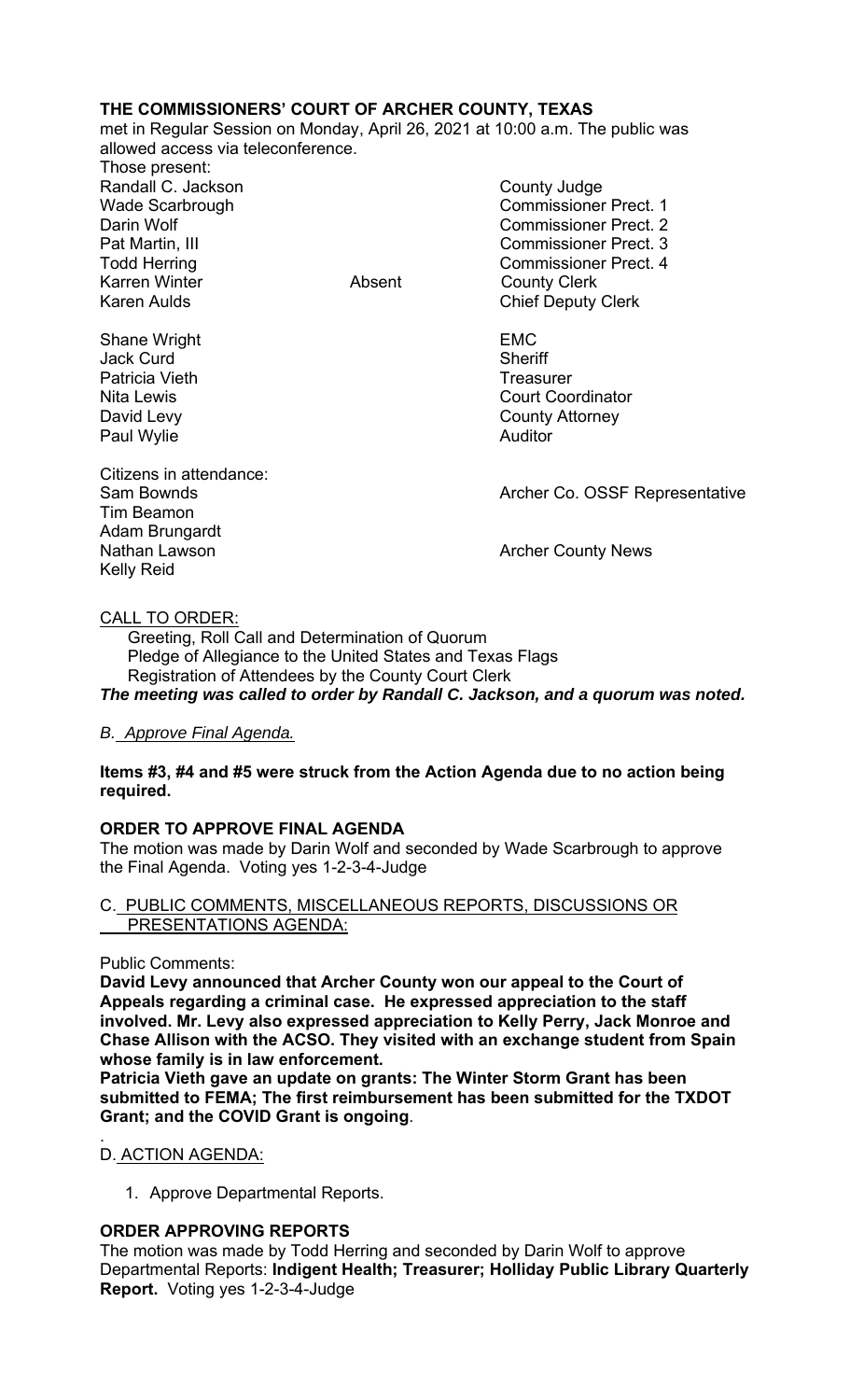2. Approve vouchers for payment. **Randall C. Jackson presented the vouchers for payment.** 

# **ORDER APPROVING VOUCHERS**

The motion was made by Wade Scarbrough and seconded by Pat Martin III to approve vouchers for payment. Voting yes 1-2-3-4-Judge

- 3. Approve line item transfers. **Removed**
- 4. Approve Education Certificates. **Removed**
- 5. Approve Publisher's Certificates. **Removed**
- 6. Discuss and/or take action on a property owner's request for a deviation from the countywide Septic System policy for Lot 3A Block 2 of the Buchanan Subdivision at Lakeside City, Texas.

**Tim Beamon asked the Court to consider an exception to the Texas Commission on Environmental Quality (TCEQ) rule and allow a septic system on this property. Randall C. Jackson has done research. This is a single-family residence. Adam Brungardt stated that he would like to see the rule upheld. He expressed his concerns with water drainage issues and current situation with a neighbor. Wade Scarbrough and David Levy reviewed Section 9 of the TCEQ code. After considerable discussion, additional review of conditions and statutes need review.**

## **ORDER TO TABLE REQUEST**

The motion was made by Wade Scarbrough and seconded by Darin Wolf to table approving request for a deviation from the countywide Septic System for Lot 3A, Block 2 of the Buchanan Subdivision at Lakeside City, Texas. Voting yes to table 1-2-3-4-Judge

7. Discuss and/or take action on 911 coverage maps for Fire and EMS. Jack Curd stated that there has been an issue with fire departments and dispatch regarding maps.

**Sheriff Curd reported that he and Shane Wright met with Fire Chiefs and ACSO staff in January, and the meeting went well. There are two minor changes to the map that Commissioners' Court approved in 2010. Sheriff Curd recommended reviewing maps more often.**

# **ORDER TO PURCHASE 911 COVERAGE MAPS**

The motion was made by Pat Martin III and seconded by Todd Herring to approve 911 coverage maps for Fire and EMS. Voting yes 1-2-3-4-Judge

Randall C. Jackson made the motion to require Commissioners' Court approval to any changes to 911 coverage maps. Wade Scarbrough seconded. Voting yes 1-2-3-4-Judge

**8.** Discuss and/or take action on the Terms of Use for the Archer County Activity Building in Archer City. **Randall C. Jackson stated that no alcohol is allowed at the Activity** 

**Building. Judge Jackson invited Kelly Reid to join the discussion. Ms. Reid is asking the Court to consider allowing alcohol on the premises for a family member's wedding reception in September.** 

#### **ORDER TO APPROVE TERMS OF USE**

The motion was made by Todd Herring and seconded by Pat Martin III to approve the Terms of Use, but allow the deviation to the Reid family wedding for the Archer County Activity Building in Archer City. Voting yes 1-2-3-4-Judge

9. Discuss the *Rescue America Act.*

**Randall C. Jackson participated in an online TAC presentation regarding the Act. Archer County will be receiving \$800,000 in May and additional \$800,000 next May. He has not received the details yet (i.e., whether**